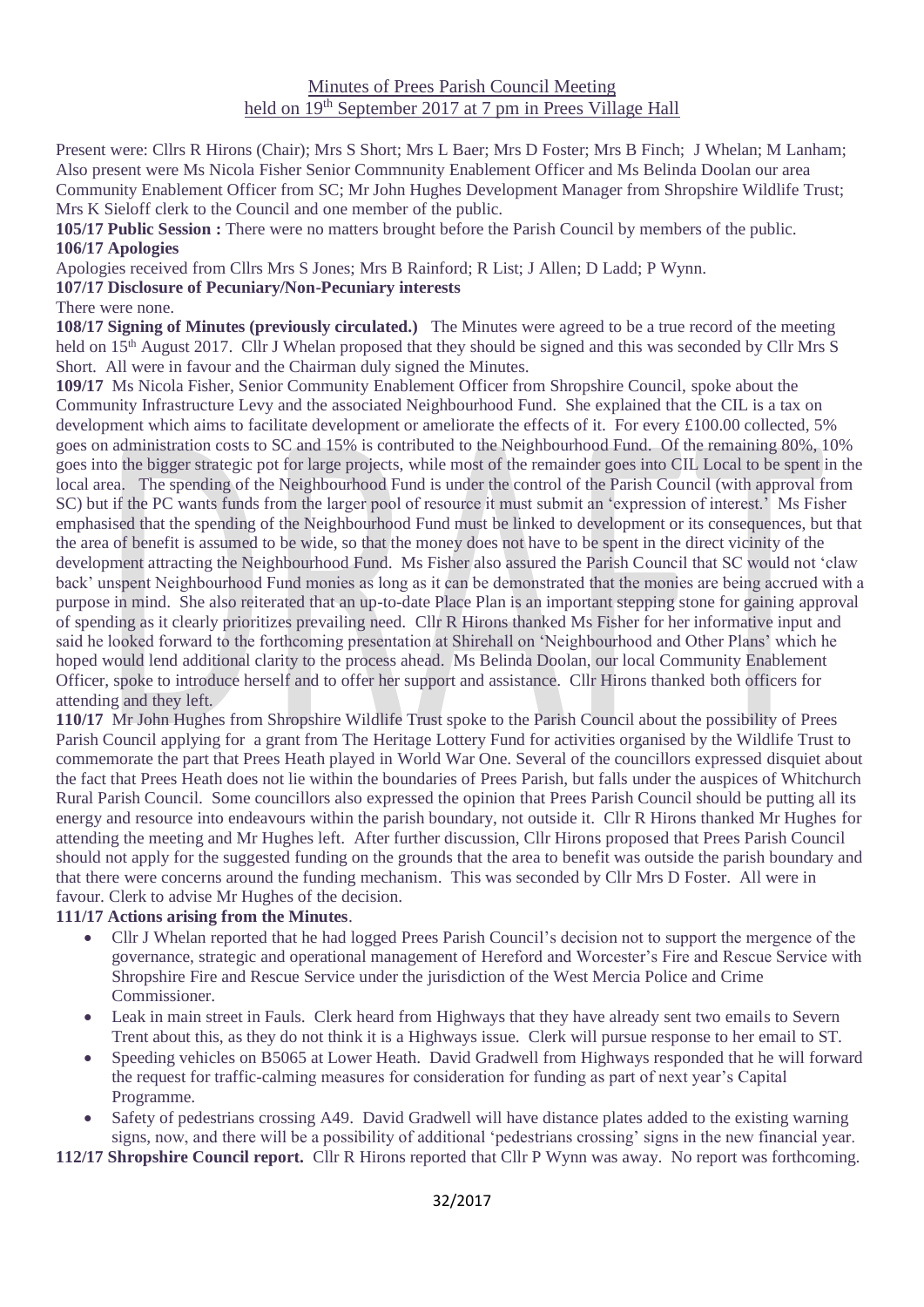**113/17 Community Policing Report.** PCSO Chris Hirons was in attendance to deliver his report. He advised that in the reporting period there had been 7 crimes recorded: two cases of harassment; two commercial burglaries; one vehicle theft; one domestic incident and one road traffic collision. There were a further 48 incidents reported to the Police and requiring some sort of Police action or input. Of these, PCSO Hirons sought to bring the following to our attention:

- Cold callers/suspicious strangers. Do not open the door to unexpected callers and check the ID of those who claim to be on official business.
- Incidents involving motorbikes are more common on days other than Thursdays and Sundays. Traffic calming measures and speed checks are being undertaken. Safer Roads Partnership's speed van is also in regular attendance.

In the lead up to Halloween and Bonfire Night there will be various events providing advice to residents:

- 1.10.17 at Prees Village Hall car park 12-2pm.
- 8.10.17 at Sainsburys Whitchurch 10am-2pm
- 25.10.17 at Holly Farm Nursery 2-5pm.

Forthcoming PACT surgeries

• 28.9.17 at 2.30pm: 16.10.17 at 11am; 2.11.17 at 11am.

### **114/17** 17**Planning. Current Applications.**

- 17/03848/FUL: Erection of agricultural portal frame building to house dairy cows. Fernyleas, Station Road, Prees SY13 2DW. The Parish Council resolved to support this Application as long as conditions imposed by statutory consultees were adhered to. Proposed by Cllr J Whelan and seconded by Cllr M Lanham. All were in favour.
- 17/03639/FUL: works to facilitate the division of a ten-bedroom dwelling into two dwellings (three-bed and four-bed.) Aychley Farm, Aychley, Market Drayton TF9 3SA. It was resolved to support this Application as long as the Conservation stipulations were adhered to. Proposed by Cllr M Lanham and seconded by Cllr Mrs B Finch. All were in favour.
- 17/03959/FUL: Erection of two-storey extension to side-elevation. Laurel Bank, Painters Lane, Fauls, Whitchurch SY13 2AT. Councillors noted that this appeared to propose a substantial extension upon a substantial extension, which would enlarge the property so much as to make it out of character with the surrounding properties and impact on the historical character of the original building. There were also concerns about issues of flooding and parking. It was resolved that the Parish Council's objection should be registered. Proposed by Cllr R Hirons and seconded by Cllr Mrs D Foster. All were in favour.
- 17/03955/REM: Land adjacent to The Croft, Towers Drive, Higher Heath, Whitchurch SY13 2HQ. Approval of reserved matters (appearance, landscaping, layout, scale) pursuant of 14/00513/OUT for the erection of one dwelling with detached double garage. Comments were made on the substantial scale of this proposed build, but it was resolved to support the Application with the proviso that it supersedes pre-existing plans for a larger number of buildings. Proposed by Cllr J Whelan and seconded by Cllr R Hirons. All were in favour.
- 17/04185/HHE: Erection of a single storey rear extension to semi-detached dwelling, dimensions 6 metres beyond the rear wall, 3.5 metres maximum height, 2.4 metres high to eaves. 2 Oak Cottages, Whitchurch Road, Prees SY13 2DD. It was resolved that the Parish Council's support for this Application should be registered. Proposed by Cllr R Hirons and seconded by Cllr Mrs D Foster. All were in favour.
- 17/04323/TCA: Various works to trees (see schedule) within Prees Conservation Area. The Vicarage, Church Street, Prees SY13 2EE. It was resolved that the Parish Council's support for this Application should be registered with the proviso that it has the support of the Tree Officer. Proposed by Cllr J Whelan and seconded by Cllr Mrs S Short. All were in favour.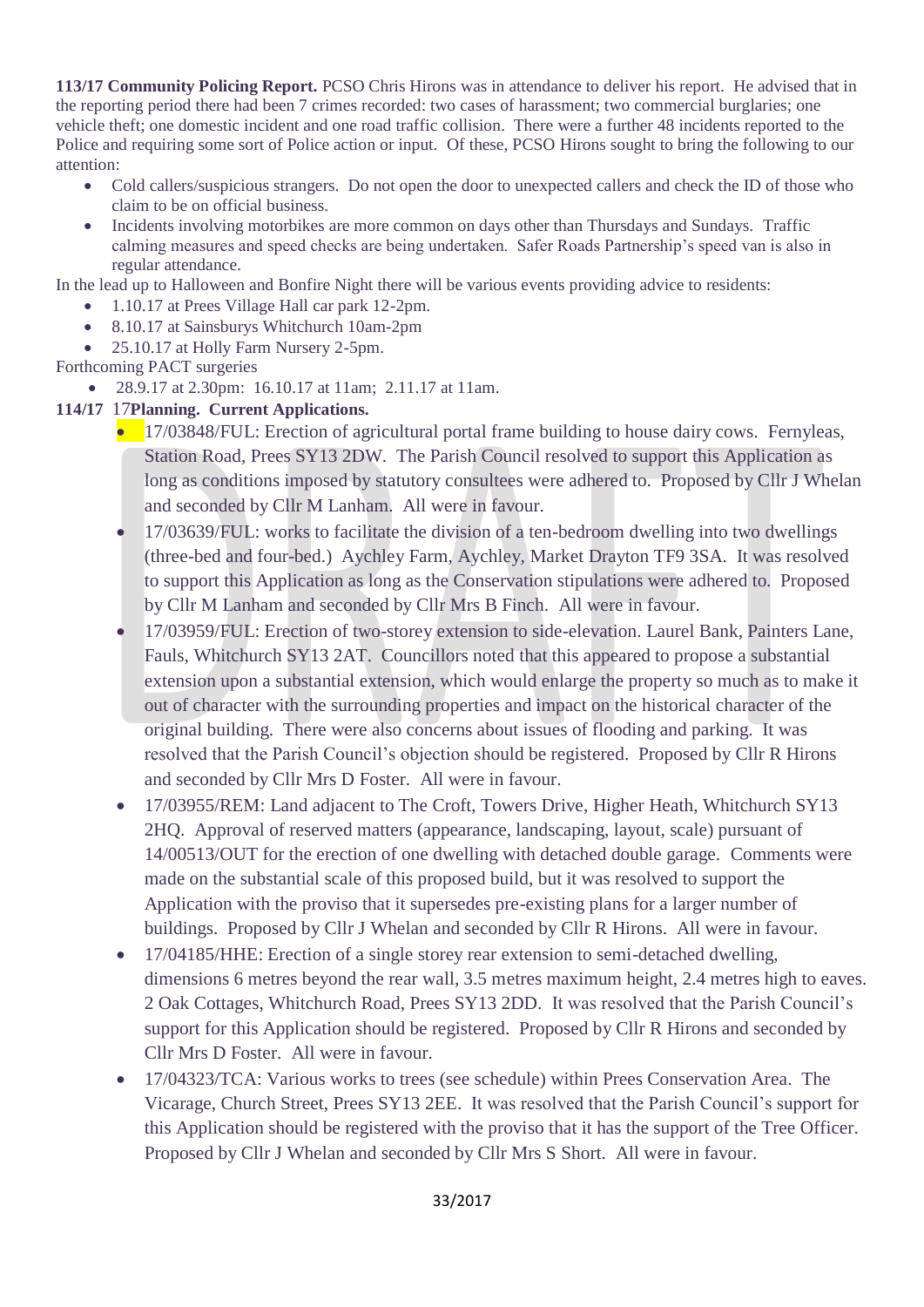(At this point, 8.20 pm, Cllr D Ladd was able to join the Meeting and was welcomed.)

• 17/04236/REM: Approval of Reserved Matters (layout; scale; appearance and landscaping) pursuant to 14/01571/OUT Outline Planning Application for up to ten dwellings including means of access. Land adjacent to Berwick, Heathwood Road, Higher Heath, Shropshire SY13 2HF. Concerns were expressed about the density of the proposed development on this site: it was thought that there are too many houses, making the site cramped. Continuing concerns about road safety were also voiced. It was resolved to object to the Application. This was proposed by Cllr R Hirons and seconded by Cllr J Whelan. All were in favour.

Planning decisions received.

- 17/03206/FUL; Erection of four horticultural polytunnels and associated landscaping. Holly Farm Garden Centre, Whitchurch Road, Prees SY13 2DD. Permission granted.
- 17/03343/FUL: Erection of single-storey front extension. 22 Turnpike Rise, Prees, Whitchurch SY13 2FD. Permission granted.
- 17/03469/OUT: Outline application for the erection of one detached dwelling to include access, layout and scale. Land to the rear of 11 Moreton St, Prees SY13 2EG. Permission refused
- 17/03646/TCA: Reduce by up to 50% mixed species hedge of hawthorn and hazel and remove two branches of one Cherry tree within Prees Conservation Area. Decision: no objection.
- 17/03491/FUL: Proposed treatment plan to serve new workshop. The Birches, Nook Lane, Weston-under-Redcastle, Shrewsbury. Permission granted.
- 17/01252/FUL: Erection of building comprising ground-floor office and first-floor living accommodation in connection with existing business, formation of vehicular access. Land at Mickley Stud, Mickley, Tern Hill, Market Drayton TF9 3QW. Permission refused 17/03406/FUL: Proposed replacement of windows to front elevation. 4 Shrewsbury Street, Prees, SY13 2DH. Permission refused.

Other planning matters:

Cllr R Hirons asked Council not to discuss planning applications via email, *unless* a Councillor anticipated being absent from a meeting, when his or her comments should be addressed to the clerk alone, or when advised that an urgent response to a consultation had to be made under some unusual time restraint.

# **115/**1**7 Parish Matters**

- Mobile Phone Tower update. Cllr R Hirons reported that a reply to the Parish Council's letter had been received from the Rt Hon Owen Paterson MP but no response so far from the Rt Hon Sajid Javid MP, Secretary of State for Communities and Local Government.
- Defibrillators. It was resolved that the Parish Council would make an offer to match any funding raised in Fauls to provide a defibrillator for residents there. Clerk to write to Fauls Village Hall Committee to make this offer. Proposed by Cllr R Hirons and seconded by Cllr D Ladd. All were in favour.
- The Square, Prees. Cllr R Hirons reported that the Solicitors dealing with the administration of Denzil Hollis's estate have been traced. They have assured the Parish Council that they understand the need to ensure the safety of the site. To that end there are plans for the site to be assessed with a view to making it safe and deciding its immediate future, very shortly.
- Use of A49 by cycling groups: in Cllr J Allen's absence, this item was carried forward to the next agenda.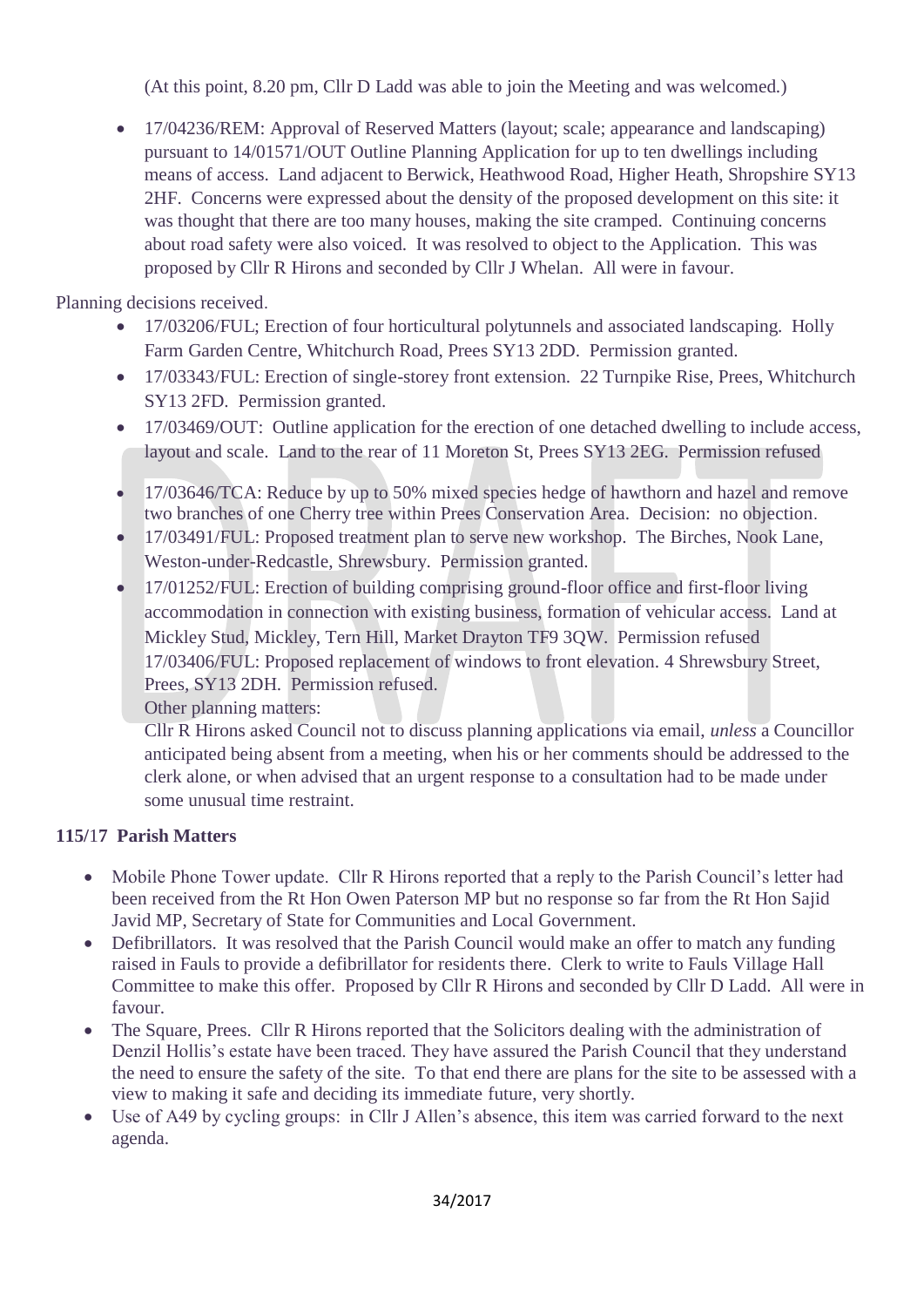- Unkempt and untidy appearance of Manor Place, Higher Heath. Clerk was instructed to write to Meres and Mosses Housing Association and ask them to remind their local tenants of their responsibilities to maintain a clean and tidy environment.
- Dilapidated house on Shrewsbury Street, near Turnpike Rise. Clerk to write to SC and advise that some intervention is required as a matter of urgency: unsupported window is in danger of falling onto footpath. The owner of this house is also responsible for the damson trees obstructing the footpath: clerk to report to SC.

**116/17** Parish Council matters;

- Proposed diversion of FP46. Cllr M Lanham reported that he had met with the land-owners involved and with Footpath Officers from SC, on-site. The present route, though not the original designated one, has been in use for very many years. Cllr M Lanham felt that some degree of compromise was the way forward and having had extensive discussions with all parties was now happy to leave final negotiations in the hands of the Footpath Officer. Cllr R Hirons thanked Cllr Lanham for his meticulous work on this matter.
- Parish Plan. It was agreed that this does need updating but further consideration would be left until after the forthcoming training.
- South Staffordshire and Shropshire Healthcare: Council of Governors. Cllr Short offered to investigate and report back. Offer accepted with thanks.
- Shropshire Council Parking Consultation. Cllr R Hirons had recently attended a meeting which he found illuminating: he suggested interested persons should have a look on-line.
- Proposed Road Safety Poster competition. Clerk was asked to book Prees Village Hall for a meeting to discuss, and to invite representatives from Police, Highways and the two local Schools.
- Steel Heath Common: request for grant. A request from Country Parks and Heritage Sites Management was received for an annual grant towards its upkeep of £1000.00 commencing in 2018. After discussion the Parish Council decided that it must decline with regret, being of the opinion that there are higher priorities for its limited resources. Clerk to write.
- Discussion: possible employment of a handyman: Cllr M Lanham withdrew this item.
- Prees War Memorial in need of restorative work to lettering. Clerk has asked Mr R Yates, who has carried out this work for the Parish Council before, to quote for the work.
- Higher Heath Pavilion demolition clerk reported that SP Manweb plc require payment before undertaking the disconnection of electrical supply. Cheque has been raised for signing today.
- Clerk seeks approval to attend training course: For Clerks: What to do and When:  $20<sup>th</sup>$  October 2017. Cost £65.00.

Clerk seeks approval to attend briefing on Key Changes under General Data Protection Regulations. 11<sup>th</sup> November 2017. No charge.

Cllrs R Hirons; D Ladd; Mrs S Short; Mrs B Finch; Mrs D Foster and also the clerk seek approval to attend Neighbourhood and Other Plans presentation: 28<sup>th</sup> September 2017 5.30-7.30 pm at Shirehall. No charge.

Attendance at all of the above-mentioned training/events was authorised. Proposed by Cllr Mrs D Foster and seconded by Cllr Mrs S Short. All in favour.

## **117/17 Accounting matters**.

• Payment of accounts. Cllr Mrs D Foster proposed that the following invoices should be paid and this was seconded by Cllr Mrs L Baer. All were in favour. Cheque signatories were Cllrs R Hirons and J Whelan.

Accounts for Payment: September 2017

Mrs K Sieloff: clerk's salary September 2017 **£340.39**